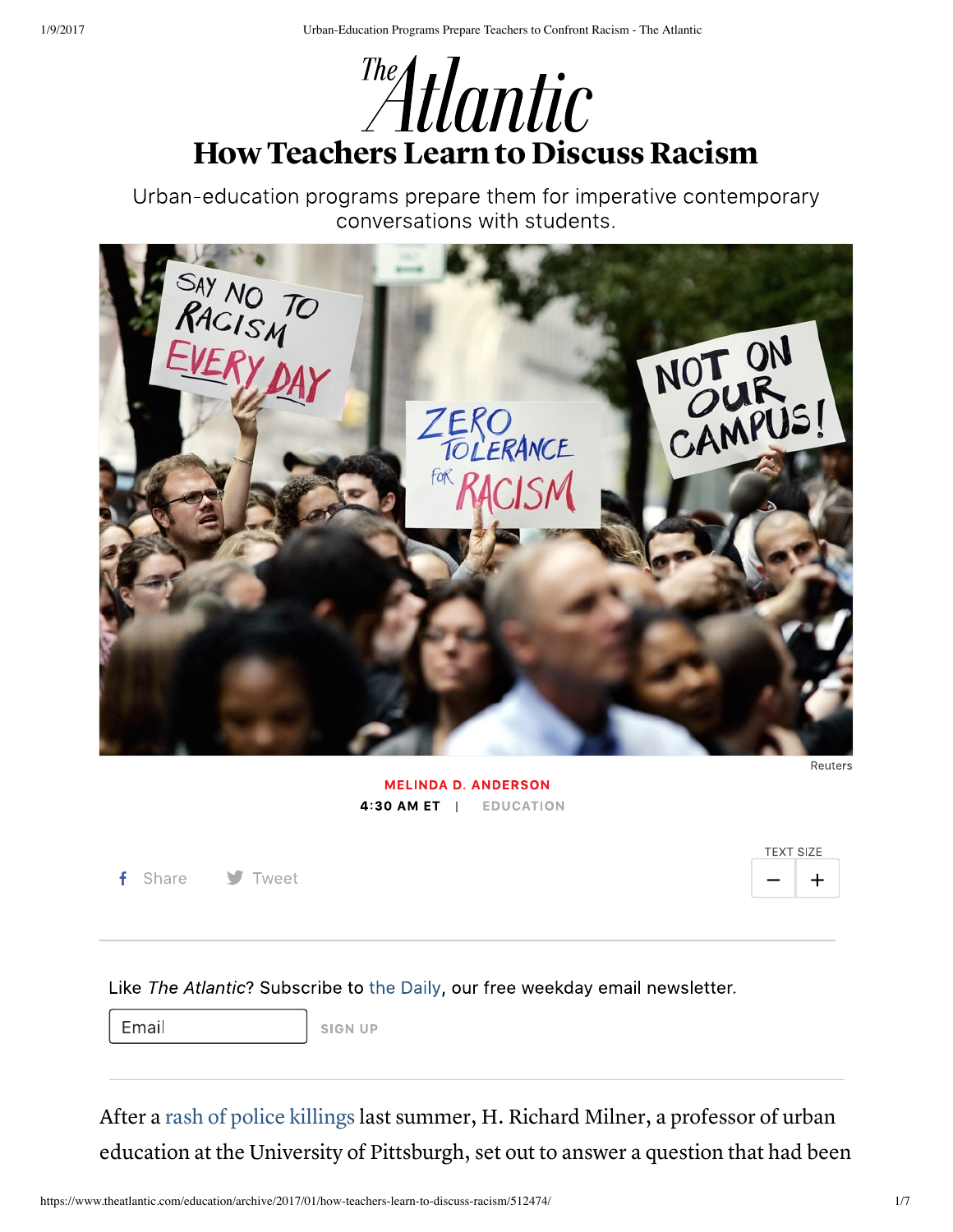gnawing at him for some time. As a noted expert on race in education, he frequently received calls from journalists seeking comment on how to help teachers talk about race in the classroom, typically following the fatal police shooting of a black victim. And he always thought the questioning was misguided and inadequate. "Rather than asking me how to help teachers … we should be asking teachers if they believe race is salient … something [they] should be interrogating and thinking about [in the classroom]."

So in early fall 2016, he surveyed 450 pre-service and current public-school teachers on their beliefs about race. Despite the small sample size, the preliminary findings from the nationally representative group revealed an intriguing disconnect. Teachers overwhelmingly agreed that race should be discussed in classrooms; they felt woefully unprepared to lead such conversations; and they strongly rejected discussing racial violence, which Milner called "central to working with … black and brown students" who are frequently the victims of police shootings. "Basically, teachers said, 'You've twisted my arm. We should talk about race. Nope, I don't feel prepared to do that. And I'm definitely not going to [talk about] violence against black bodies.' That's where we are in 2017."

With a profession that's characteristically white, female, and middle class—and with students of color and children in poverty rapidly making up the majority of the public-school population—it's become a necessity to have teachers equipped and willing to talk about race and racism. The mere mention of these topics can be awkward and difficult, yet various research findings point to the need to confront the discomfort to improve student learning. Increasingly, that duty has fallen to urban-education programs—a special category of teacher preparation that is reimagining how teaching candidates are prepared and disrupting the race and class stereotypes surrounding urban students and communities.

The dictionary definition of "urban" relates specifically to cities and people who live in them, but population shifts have rendered the term somewhat imprecise.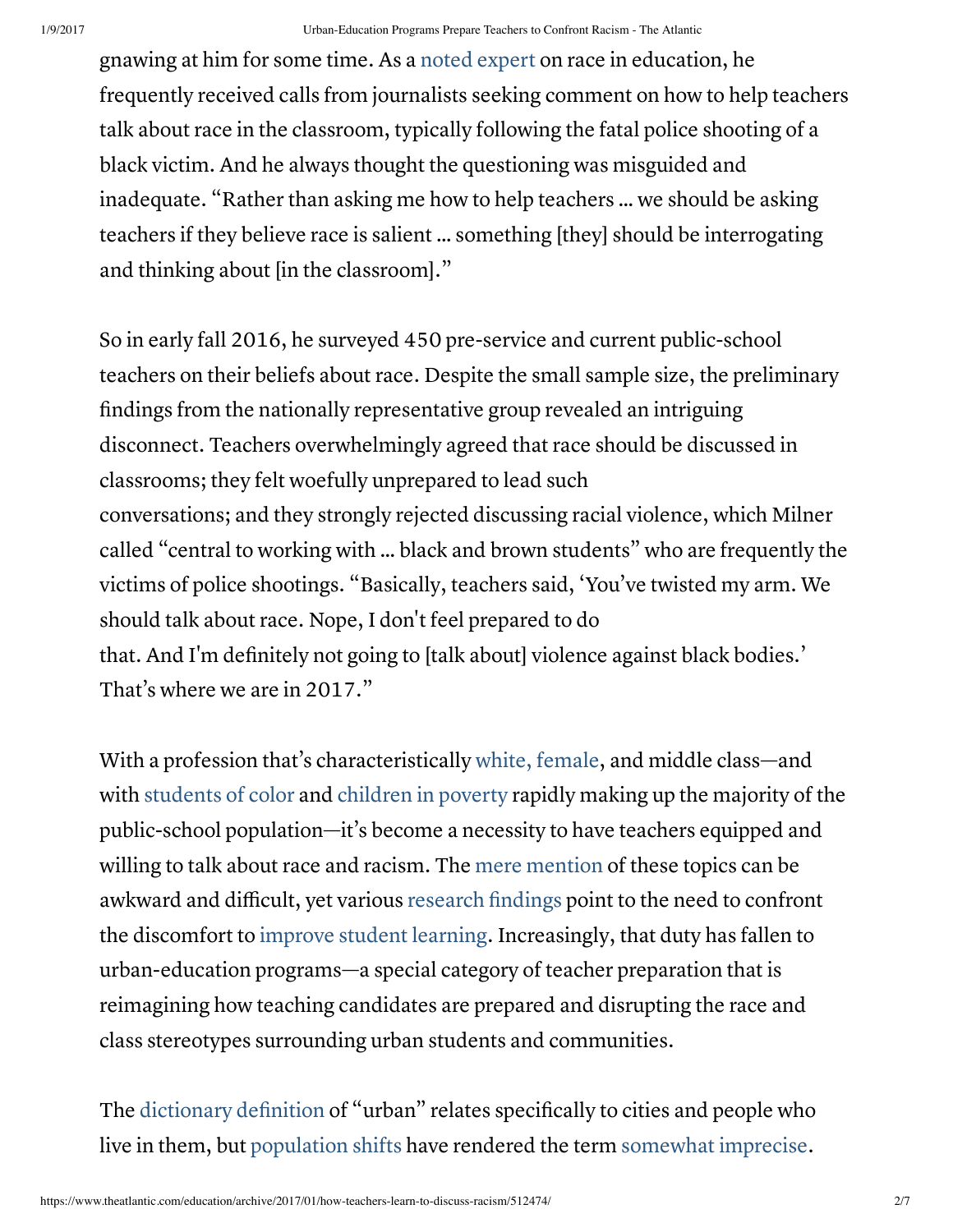According to federal education data from 2013, some 14 million students (29 percent of total enrollment) attended public schools in cities during the 2010-11 school year. The city classification, however, ranged from urban areas with a population of less than 100,000 to those with 250,000 residents or more—and spanned school districts as geographically diverse as Anchorage, Alaska, and Baltimore to Nashville and New York.

More commonly, urban schooling is defined by bleak statistics and the prejudices encoded in the adjective "urban" rather than official government categories. A 2015 report from the Center for Reinventing Public Education offered a stark glimpse of the state of urban public schools, including one in four students not graduating from high school in four years. Additionally, a study probing the intersections of race and teaching found the word urban was regularly used as shorthand for unfavorable characteristics associated with students of color.

"People generally [believe] that if it's urban, it's negative," said Milner, the director of Pitt's Center for Urban Education, noting that includes student teachers from all racial and ethnic backgrounds. Much of his work—in this case, training undergraduates—is concentrated on cultivating "the skills, the attitudes, and the dispositions" to be effective in urban environments. "That means we think about this notion of urban [and] teachers' belief systems about who these students are and what their capacity happens to be."

A major impetus behind urban programs was to bring more nuance to teacher education, said Camika Royal, an assistant professor and co-director of the Center for Innovation in Urban Education at Loyola University Maryland. Much of the history of education is rooted in psychology with a focus on problem-solving, she explained. Yet urban education is more encompassing—blending psychology with anthropology, sociology, political science, and other disciplines to shed insight on working in urban communities. In Loyola's program, future teachers hone in on knowledge and practices especially relevant to urban schooling and working with racially, culturally, and economically diverse students. Among the core and elective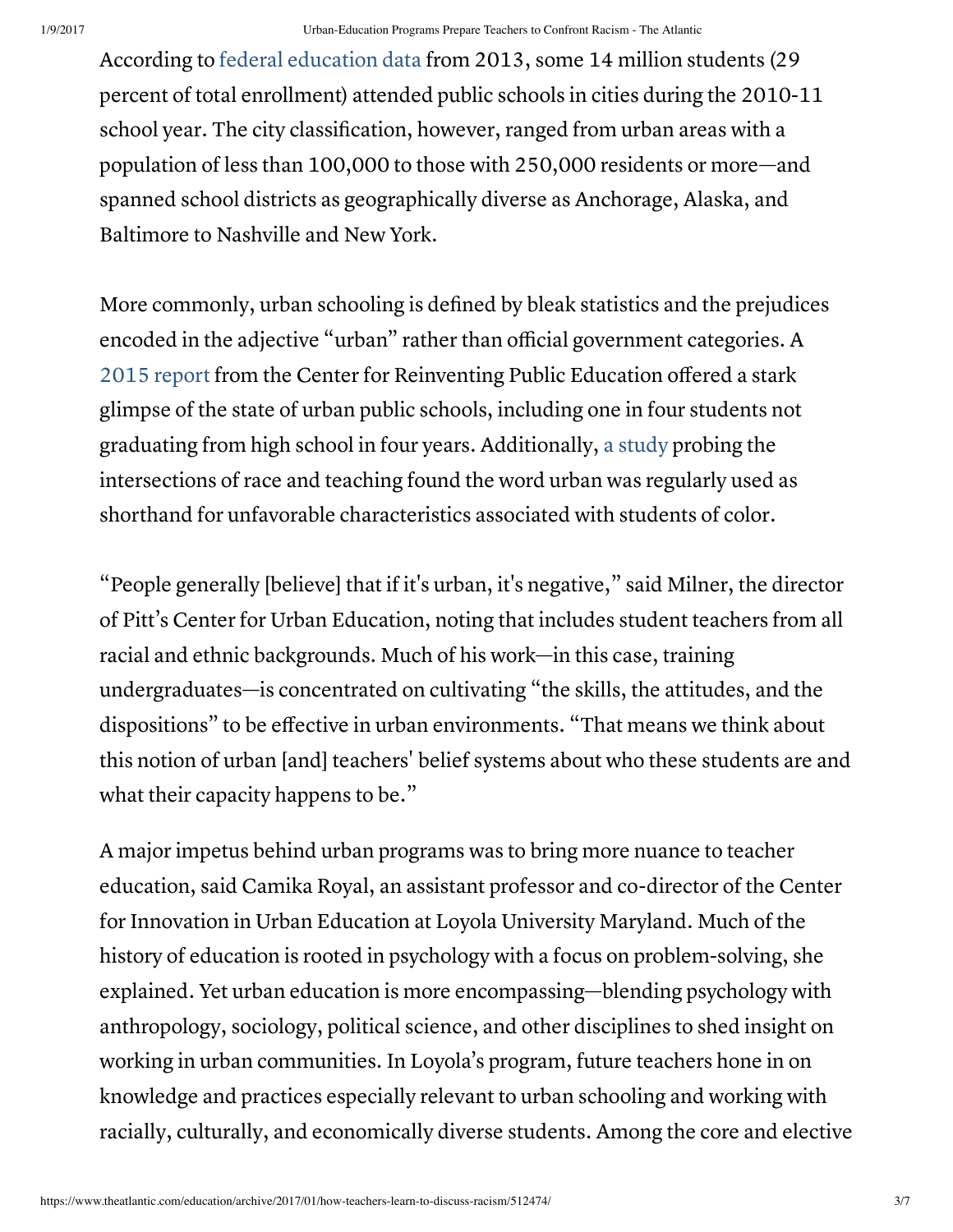courses offered are "Language, Culture and Literacy," "Neighborhood and Community in Urban America," and "Cultural Diversity in Communication."

"Historically, we've seen education as a blanket thing," she said. "Theories and practices are tried out in lily-white, suburban areas and then [brought] to urban centers that have much less funding [and] other extenuating issues. What urbaneducation scholars have said is … consider the context in which [teachers] work and how it may play out differently."

## "Students were so explicitly saying your whiteness is preventing you from seeing our humanity."

Royal believes urban education, unlike general teacher education broadly, can give pre-service teachers the tools to navigate race, class, gender, culture, and language, as well as help them grow "an asset-based view" of their students and students' families. Whether she's teaching about curriculum or classroom management, Royal centers on anti-racism and anti-oppression in her urban-education courses concepts that have special significance in urban schools and are equally applicable in non-urban districts. "In suburban schools where you have populations of black students, those same [biases] are often carried over. Our job is to debunk and to poke holes in their long-held beliefs [and] if we're not upfront and deliberate, it doesn't happen."

Melissa Katz, an urban-education student at The College of New Jersey in Ewing, strongly agrees, and credits her professors and the extensive fieldwork she's completed with unlearning and relearning what it means to be a white teacher in an urban school district. Now in the fourth year of a five-year integrated bachelor's and master's program, Katz student-taught in a North Philadelphia public school, where she was teamed with a white teacher she soon discovered was unequipped to work in an economically disadvantaged, mostly black and Hispanic neighborhood. The assignment was short-lived, but the memories were lasting. "She would talk about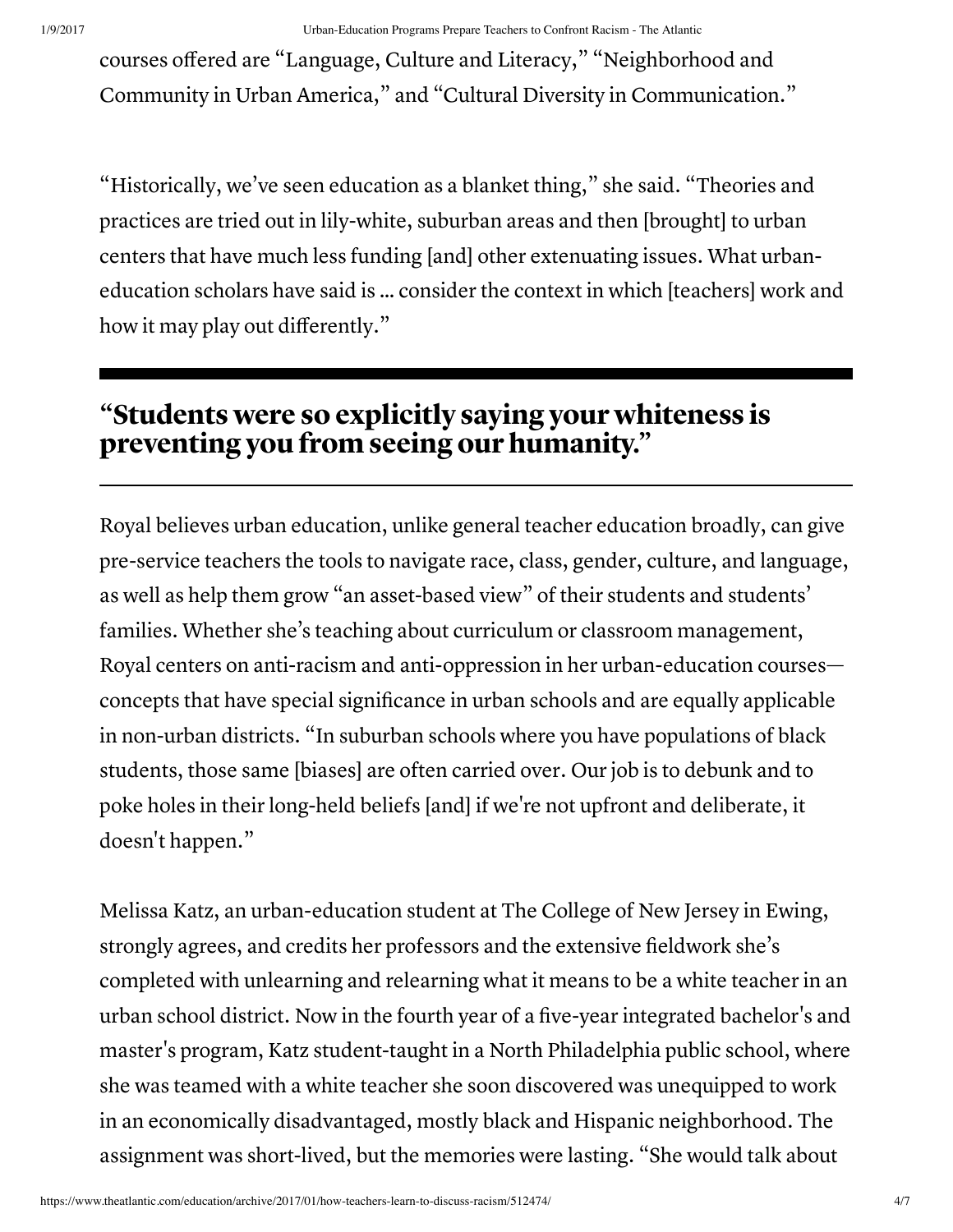wanting to go back to the suburbs and students having alcohol- and drug-addicted parents … every stereotype you could imagine," Katz said. "Worst of all, she approached [teaching] completely from a deficit mindset … it's the students who suffered."

The experience forced Katz to ponder the implications of her own racial identity in the classroom. "I definitely felt it on a personal level," she said, adding that selfreflection was crucial when "students were so explicitly saying your whiteness is preventing you from seeing our humanity." Katz further explored the subject in a blog post titled, "Teaching While White," where she aimed to push white educators to "think critically about race, justice, and our own privilege, and most importantly —how these play out in the classroom as teachers."

Relatedly, one area where Katz believes her urban-education program could be strengthened is in tying what she observed at the individual classroom level to patterns of institutional racism in communities of color—from health care and housing to the environment. Connecting to systemic inequalities, she said, would provide students like herself a "framework for going into a community [unlike] your own." Similarly, Royal and Milner are pressing their education schools to sharpen and improve how teacher prep is packaged and delivered.

Taking a cue from the University of San Francisco's Center for Anti-Oppressive Education, Royal is lobbying for Loyola to incorporate "anti-racist" as part of its identity as a school of education and all of its work: "If this is something [we] stand by, then [formally] adopt that into who we are as an institution," she said. And in Pennsylvania, Milner is working with the state's department of education to approve a special teaching credential for urban teachers. Modeled after the urban certificate program at his university, prospective teachers would complete 15 extra credit hours in addition to the state-mandated requirements for teacher certification—one year of intensive teacher development to "really disrupt and complexify ... what they believe they know about race [and] students or families who live in poverty."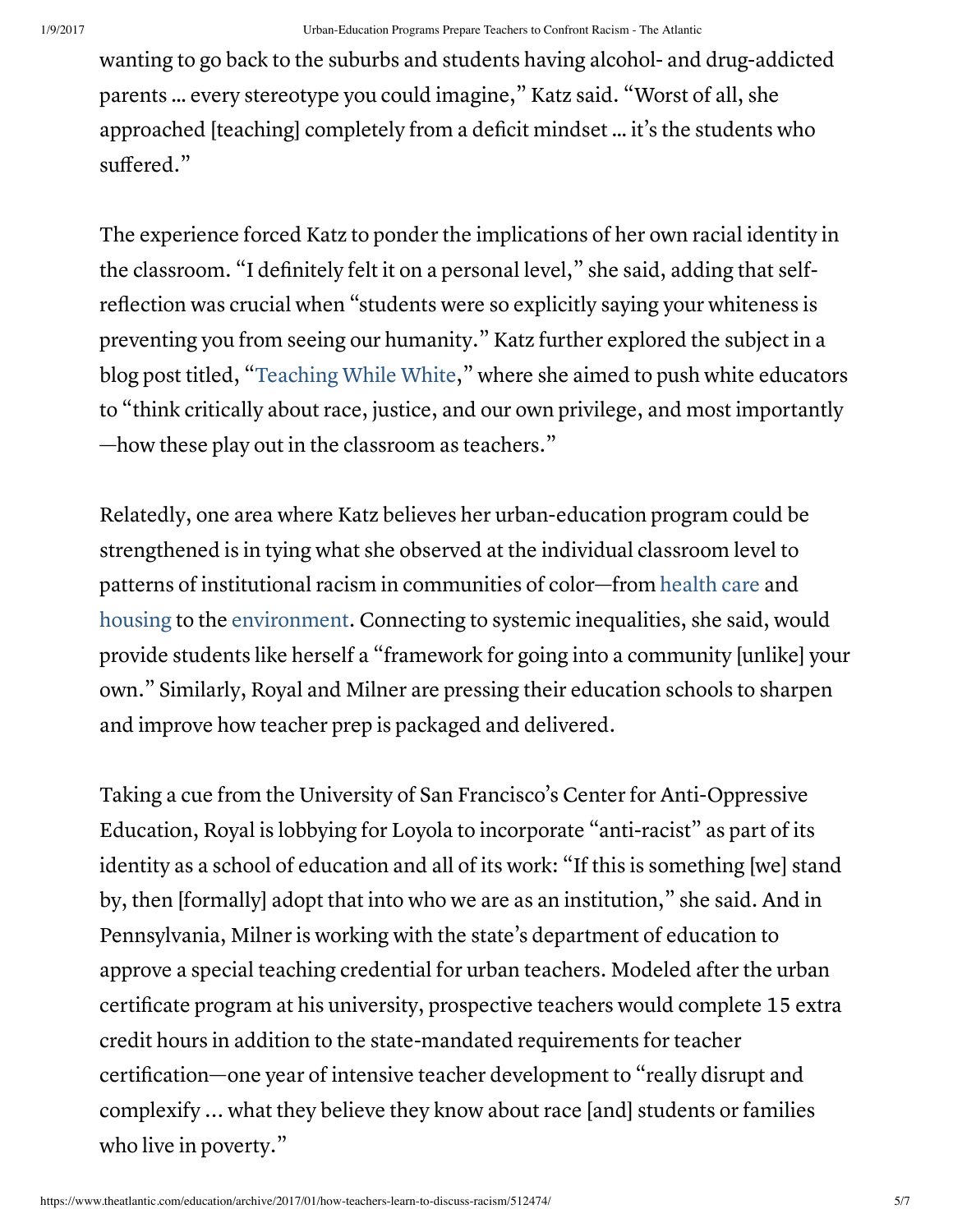For Katz, approaching the end of her college years, the urban-education program has taught her much more than the mechanics of teaching. It's taught her to think more deeply about race—in white and nonwhite spaces. "One of my placements was in a very wealthy [suburban] district [that] reflected my lived experience. However, I wasn't thinking about the racial aspect, which is hilarious because it was mostly white … the world we live in doesn't treat white as a race. It's an interesting tension, and I'm learning to sit in [those] uncomfortable places."

## Related Video

f Share **J** Tweet **P** Comments

## **ABOUT THE AUTHOR**

MELINDA D. ANDERSON is a contributing writer for The Atlantic and is based in Washington, D.C.

**Twitter** 

**From The Web** 

Ads by Revcontent